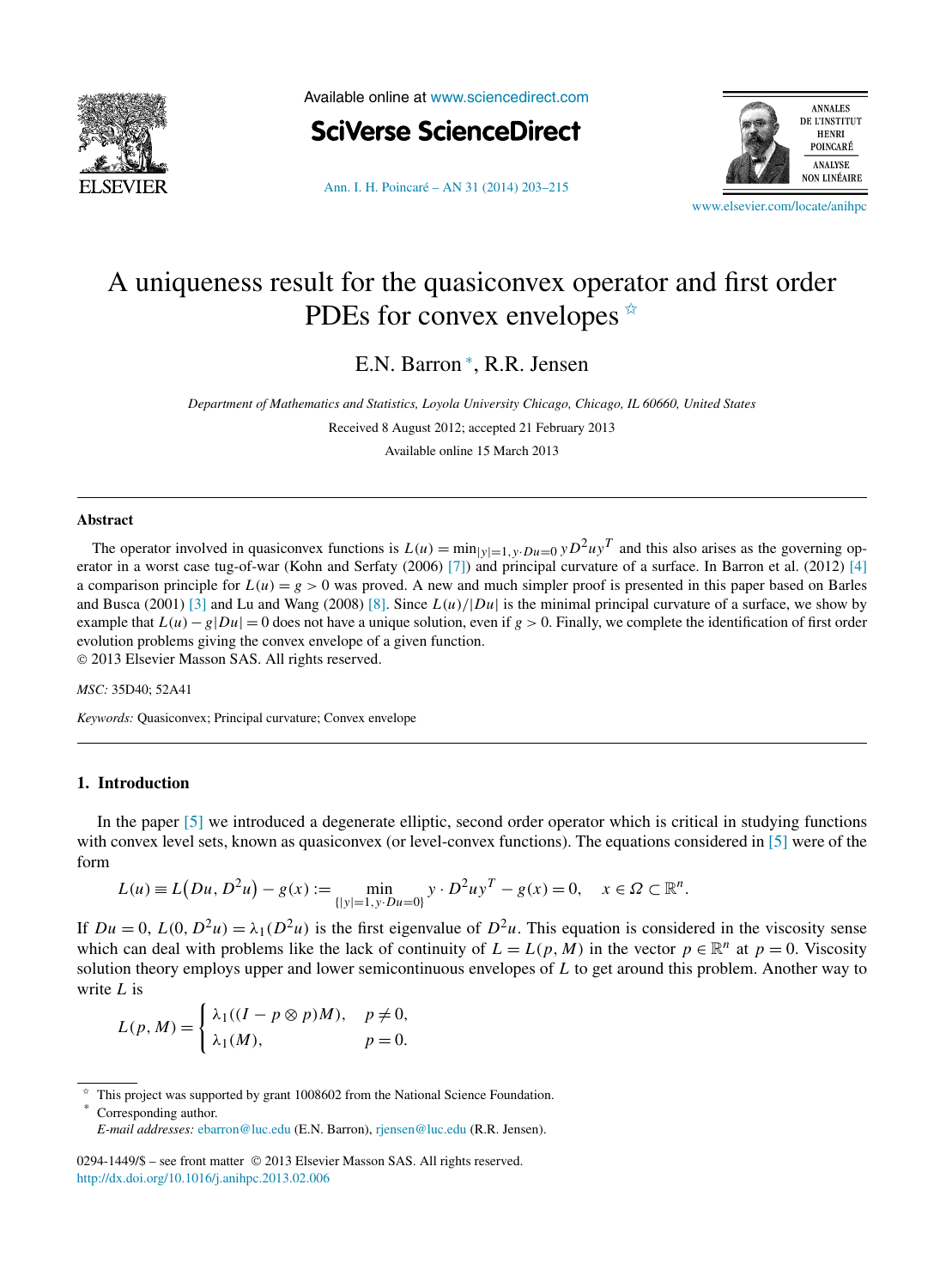If we replace the eigenvalue operator by the trace operator we do indeed get the mean curvature operator. In  $\mathbb{R}^2$ , *L* is the mean curvature operator since the first eigenvalue will lead to the trace. We proved in [\[5\]](#page-12-0) that  $L(u) - g = 0$  has a unique viscosity solution assuming  $g > 0$ . If  $g \equiv 0$ , we proved that there is a unique quasiconvex viscosity solution of  $L(u) = 0$ . That is the most one can say if  $g = 0$  because we constructed a simple example in [\[5\]](#page-12-0) of nonuniqueness in general. Apart from the connection with quasiconvexity, we also established the connection with stochastic target problems, and some problems in differential geometry arising in mean curvature and tug-of-war games. In fact, in a worst case tug-of-war game introduced by Kohn and Serfaty [\[7\],](#page-12-0) we start with the equation

$$
u(x) = \max_{b=\pm 1} \min_{|y|=1} u(x + \varepsilon b \cdot y)
$$

and expand to second order to get

$$
0 = \max_{b=\pm 1} \min_{|y|=1} \varepsilon by \cdot Du(x) + \frac{\varepsilon^2}{2} y \cdot D^2 u \cdot y^T + o(\varepsilon^2).
$$

Dividing by  $\varepsilon^2 > 0$  implies

$$
0 = \min_{|y|=1} \frac{1}{\varepsilon} |y \cdot Du(x)| + y \cdot D^2 u(x) \cdot y^T + o_{\varepsilon}(1)
$$

and sending  $\varepsilon \to 0$ ,

$$
0 = \min_{\{|y|=1, y \cdot Du = 0\}} y \cdot D^2 u(x) \cdot y^T \equiv L(u).
$$

*L* is the limit operator in Kohn–Serfaty's tug-of-war which is a deterministic game.

In this paper we present a new and much shorter and simpler proof of the uniqueness theorem with *g >* 0. It is based on an idea introduced in the important paper by Barles and Busca [\[3\]](#page-12-0) and expanded upon in [\[8–10\]](#page-12-0) in which one wants to exploit the fact that any nonconstant subsolution cannot attain a strict interior maximum. Lu and Wang showed that this approach could be used to treat the infinity Laplacian with inhomogeneous signed terms as well as more general nonlinear degenerate elliptic operators.

One question which arose in [\[5\]](#page-12-0) is whether or not one has uniqueness of the principal curvature equation. This equation involves our quasiconvexity operator and is given by  $L(u)/|Du|$ . The question is whether there is a unique viscosity solution of  $L(u) - g(x)|Du| = 0$ . The answer is negative even with  $g > 0$  as we show in a simple example in the next section.

We also complete the introduction of equations generating the convex envelope and quasiconvex envelopes of a given function *g*. The second order obstacle problem giving the quasiconvex envelope was studied in [\[5\]](#page-12-0) and is given by min $\{L(u), g - u\} = 0$ . This was motivated by a paper by Oberman [\[12\]](#page-12-0) and Oberman and Silvestre [\[11\]](#page-12-0) in which they showed that the solution of max $\{-\lambda_1(D^2u), u - g\} = 0$  is  $g^{**}$ , the convex envelope of g. In the present paper, we formulate the *first order* obstacle problems giving the convex and quasiconvex envelopes. This is based on the fact that first order conditions are sufficient to determine if a function is convex, or quasiconvex, and is an extension of a paper involving first order conditions in  $[4]$ . The new wrinkle is that the first order obstacle problems for the envelopes are not local. Unfortunately, the most we can say for the direct first obstacle problem is that the convex envelope is the maximal subsolution since the obstacle problem itself does not have unique solutions.

Thus we are led to consider an iterative scheme to construct the convex envelope motivated by a similar construction for quasiconvex envelopes in  $[4]$ . The scheme considers the nonlocal equation

$$
u_{n+1}(x) + \max_{z \in \overline{\Omega}} \big( Du_{n+1}(x) \cdot (z - x) - u_{n+1}(z) \big) = u_n(x),
$$
  
 
$$
u_0(x) = g(x).
$$

We prove that  $\lim_{n\to\infty} u_n(x) = g^{**}(x)$ .

### **2. The quasiconvexity operator**

Let  $\Omega$  be an open bounded domain in  $\mathbb{R}^n$ ,  $B_1(0) \subset \mathbb{R}^n$  the surface of the unit ball, and  $S(n)$  the space of  $n \times n$ symmetric matrices. Throughout this paper we assume  $g : \overline{\Omega} \to \mathbb{R}$  is a continuous function. Consider the equation

$$
L(u) - g(x) = 0, \quad x \in \Omega, \qquad u(x) = h(x) \in C(\partial \Omega), \quad x \in \partial \Omega,
$$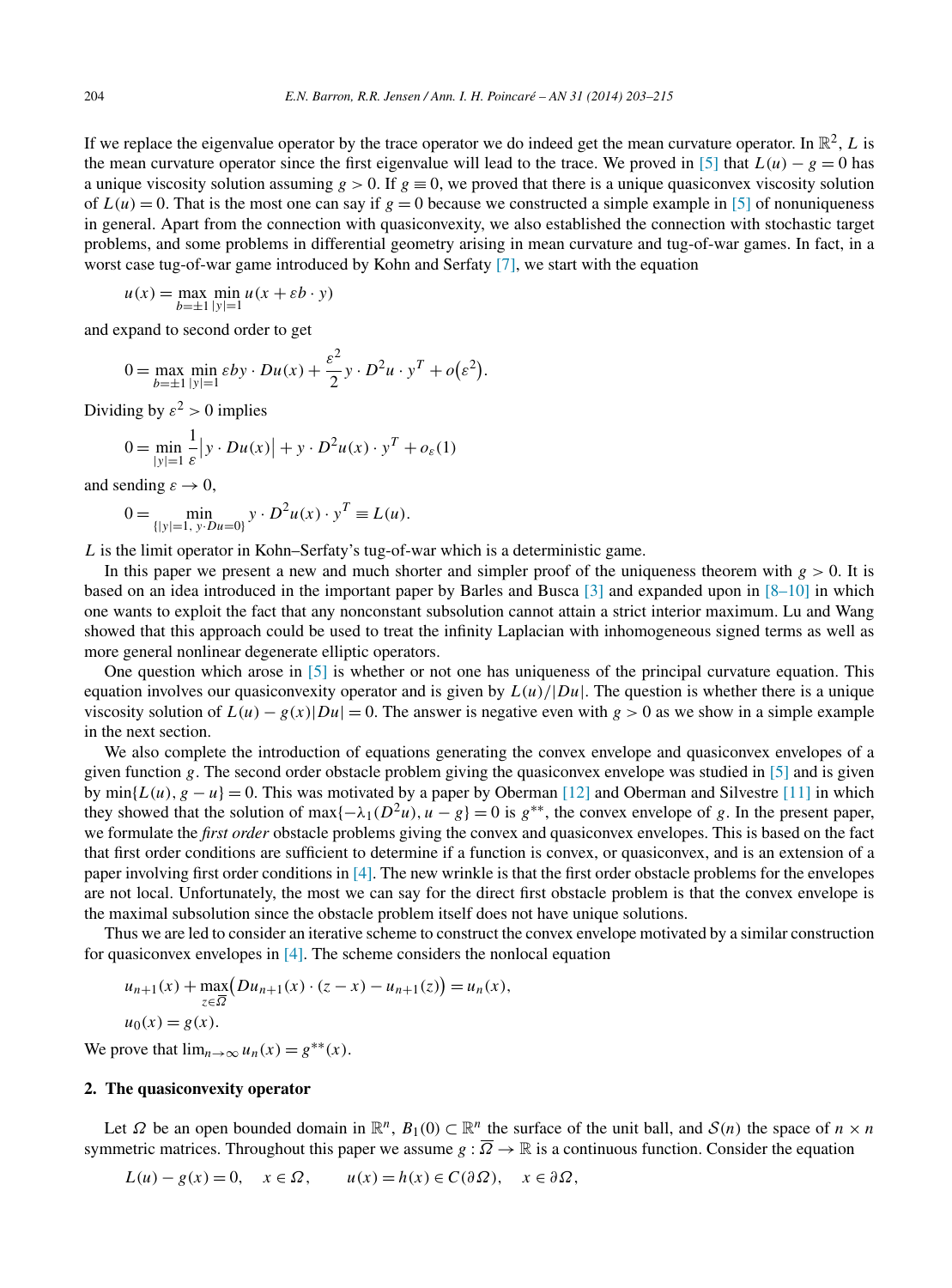where  $L(u) = L(Du, D<sup>2</sup>u)$  and

$$
L(p, M) := \begin{cases} \min\{yMy^T \mid y \in B_1(0), \ y \cdot p = 0\}, & p \neq 0, \\ \min\{yMy^T \mid y \in B_1(0)\}, & p = 0. \end{cases}
$$
 (2.1)

By definition  $L(0, M)$  is the first eigenvalue,  $\lambda_1(M)$  of the symmetric matrix  $M \in S(n)$ . We also have the following formula.

**Lemma 2.1.** *We have for any*  $(p, M) \in B_1(0) \times S(n)$ *,* 

$$
L(p, M) = \lambda_1 \big( (I - p \otimes p) M \big)
$$

*the first eigenvalue of the matrix*  $(I - p \otimes p)M$ *.* 

From the lemma we see that

$$
L(Du, D2u) = \begin{cases} \lambda_1((I - \frac{Du \otimes Du}{|Du|^2})D^2u), & \text{if } Du \neq 0; \\ \lambda_1(D^2u), & \text{if } Du = 0. \end{cases}
$$

For viscosity solutions we need the upper and lower semicontinuous envelopes of *L* given in the following lemma.

**Lemma 2.2.** *Let*  $p \in \mathbb{R}^n$ ,  $M \in S(n)$ *, and*  $L(p, M)$  *given in* (2.1)*. Then*  $L(p, M)$  *is lower semicontinuous,* 

$$
L_*(p, M) \equiv \liminf_{q \to p, N \to M} L(q, N) = L(p, M), \quad p \in \mathbb{R}^n, M \in S(n),
$$

*and the upper semicontinuous envelope of L, labeled L*<sup>∗</sup> *is*

$$
L^*(p, M) = \begin{cases} \min\{yMy^T \mid y \in B_1(0), y \cdot p = 0\}, & \text{if } p \neq 0; \\ \sup_{|q|=1} \min\{yMy^T \mid y \in B_1(0), y \cdot q = 0\}, & \text{if } p = 0, \\ \lambda_1((I - \frac{p \otimes p}{|p|^2})M), & \text{if } p \neq 0; \\ \sup_{|q|=1} \lambda_1((I - q \otimes q)M), & \text{if } p = 0. \end{cases}
$$

With this lemma we have the definition.

**Definition 2.3.** A locally bounded function *u* :  $\Omega \to \mathbb{R}$  is a viscosity solution of  $L(Du, D^2u) - g(x) = 0$  if 1. *u* is a subsolution, i.e., if  $x_0 \in \arg \max u^* - \varphi$  implies

$$
g(x_0) \leq L^* \big( D\varphi(x_0), D^2\varphi(x_0) \big) = \begin{cases} \min\{y D^2\varphi(x_0) y^T \mid y \in B_1(0), y \cdot D\varphi(x_0) = 0 \}, & \text{if } D\varphi(x_0) \neq 0; \\ \sup_{|q| = 1} \min\{y D^2\varphi(x_0) y^T \mid y \in B_1(0), y \cdot q = 0 \}, & \text{if } D\varphi(x_0) = 0. \end{cases}
$$

2. *u* is a supersolution, i.e., if  $x_0 \in \arg \min u_* - \varphi$  implies

$$
g(x_0) \geq L(D\varphi(x_0), D^2\varphi(x_0)) = \begin{cases} \min\{yD^2\varphi(x_0)y^T \mid y \in B_1(0), y \cdot D\varphi(x_0) = 0\}, & \text{if } D\varphi(x_0) \neq 0; \\ \lambda_1(D^2\varphi(x_0)), & \text{if } D\varphi(x_0) = 0, \end{cases}
$$

where *u*<sup>∗</sup> and *u*<sup>∗</sup> denote the upper and lower semicontinuous envelopes of *u*, respectively. The boundary condition  $u = h$  on  $\partial\Omega$ , means  $x \in \arg \max_{\partial\Omega} u - \varphi$  implies  $\max\{L^*(\varphi) - g, h - u^*\} \geq 0$  and  $x \in \arg \min_{\partial\Omega} u - \varphi$  implies  $\min\{L_*(\varphi) - g, h - u_*\} \leq 0.$ 

**Theorem 2.4.** *Assume that u is an upper semicontinuous subsolution bounded from above of*  $L(u) - g(x) \ge 0$  *and v is a lower semicontinuous supersolution bounded from below of*  $L(v) - g(x) \leqslant 0$ *. Assume*  $g(x) > 0$  *and*  $g \in C(\overline{\Omega})$ *.*  $A$ ssume  $u(x) \leq v(x)$  *on*  $\partial \Omega$ *. Then*  $u(x) \leq v(x)$  *on*  $\Omega$ *.* 

**Proof.** Begin by observing that for any  $\sigma > 0$  we may set  $u_{\sigma} = u - \sigma(\max_{x \in \partial \Omega} u(x) - u(x))$  and then  $u_{\sigma} \leq u \leq v$ on *∂Ω* as well as

$$
L(u_{\sigma}) = (1 + \sigma)L(u) \geq (1 + \sigma)g(x) := g_{\sigma}(x) > g(x).
$$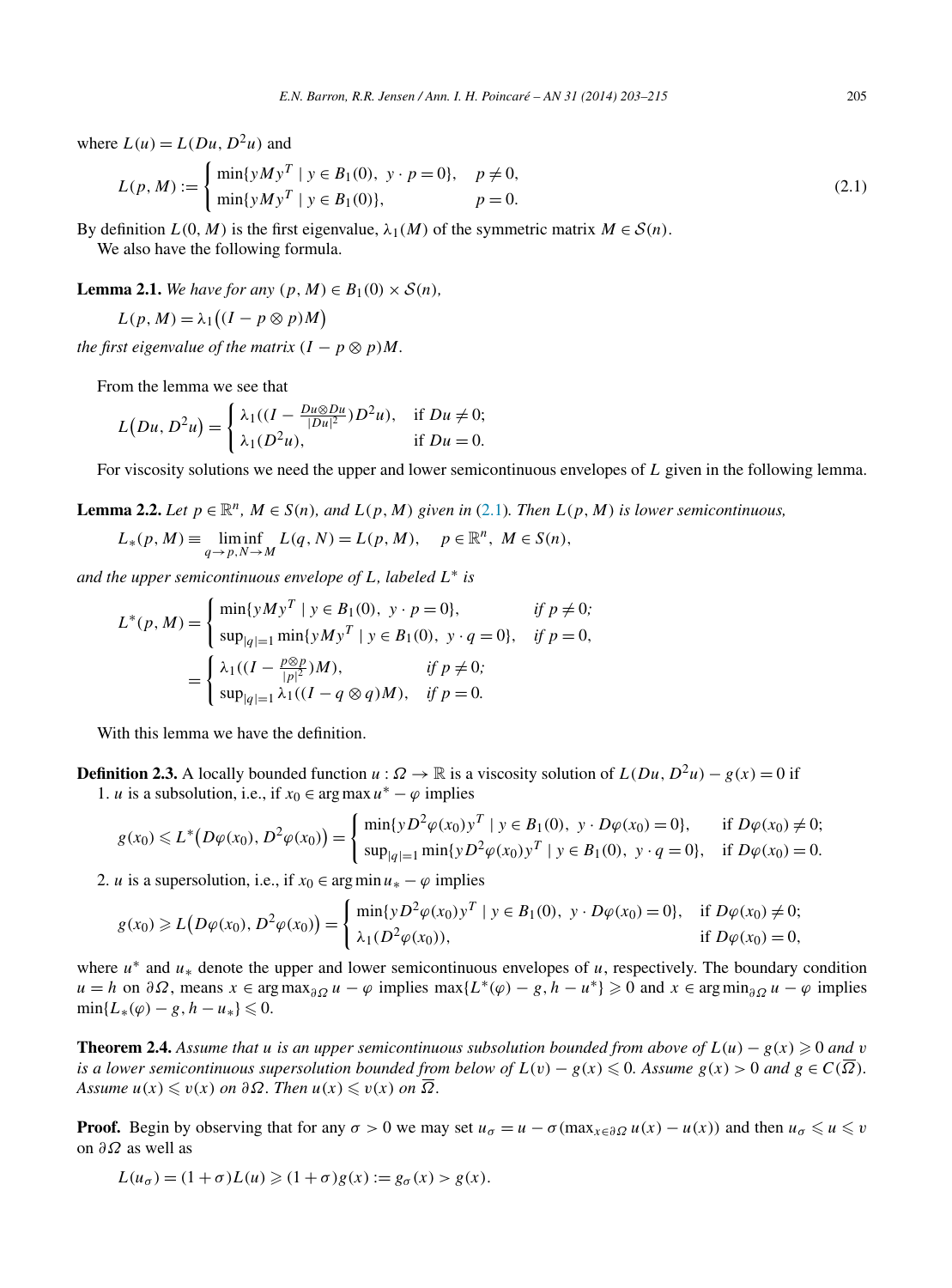Step 1. We want to transform  $u_{\sigma}$  and v into semiconvex functions. The way to do that is to take the convolution of each function:

$$
v_{\varepsilon}(x) = \inf_{z \in \overline{\Omega}} \left\{ v(z) + \frac{1}{2\varepsilon} |x - z|^2 \right\} \quad \text{and} \quad u_{\sigma}^{\varepsilon}(x) = \sup_{y \in \overline{\Omega}} \left\{ u_{\sigma}(y) - \frac{1}{2\varepsilon} |x - y|^2 \right\}.
$$

Let  $K = \sup_{x \in \Omega} u(x) \vee v(x)$ , and set  $\Omega_{\delta} = \{x \in \Omega \mid dist(x, \delta \Omega) > \delta\}$ . It is standard to prove the following lemma (see [\[8\]](#page-12-0) for details for a general inhomogeneous degenerate elliptic operator).

**Lemma 2.5.** If  $u_{\sigma}$  is a subsolution of  $L(u_{\sigma}) - g_{\sigma} \ge 0$  and v is a supersolution of  $L(v) - g \le 0$ , then  $u_{\sigma}^{\varepsilon}$  is a subsolution *of*

$$
L(u_{\sigma}^{\varepsilon}) \geqslant g_{\sigma,\varepsilon}(x) := (1+\sigma)\inf\bigl\{g(x+z) \bigm| |z| \leqslant 2\sqrt{K\varepsilon}\bigr\},\,
$$

*and vε is a supersolution of*

$$
L(v_{\varepsilon}) \leqslant g^{\varepsilon}(x) := \sup \{ g(x+z) \mid |z| \leqslant 2\sqrt{K\varepsilon} \}
$$

for  $x \in \Omega_\delta$ ,  $\delta = 3\sqrt{K\varepsilon}$ . Furthermore,  $u_\sigma^\varepsilon$  is semiconvex and  $v_\varepsilon$  is semiconcave, and they converge as  $\varepsilon \to 0+$  to  $u_\sigma$ , v, respectively, and both  $u_\sigma^{\varepsilon}$  and  $v_\varepsilon$  are differentiable at max points of  $u_\sigma^\varepsilon - v_\varepsilon$ . In addition  $g_{\sigma,\varepsilon}$  and  $g^\varepsilon$  are continuous *functions on*  $\Omega_{\delta}$ *.* 

We have shown that  $u^{\varepsilon}_{\sigma}$  and  $-v_{\varepsilon}$  are semiconvex, and  $u^{\varepsilon}_{\sigma}$  is a subsolution of

$$
L(u_{\sigma}^{\varepsilon}) - g_{\sigma,\varepsilon} \geqslant 0, \quad x \in \Omega_{\delta}, \tag{SUB}
$$

and  $v^{\varepsilon}$  is a supersolution of

$$
L(v^{\varepsilon}) - g^{\varepsilon} \leqslant 0, \quad x \in \Omega_{\delta}.\tag{SUP}
$$

Since  $g > 0$  we may also assume

$$
g_{\sigma,\varepsilon}(x) = (1+\sigma)g_{\varepsilon}(x) > g^{\varepsilon}(x), \quad x \in \Omega_{\delta}
$$

for all  $\varepsilon > 0$  and  $\sigma > 0$  sufficiently small depending only on  $||g||_{L^{\infty}(\overline{\Omega}_{\delta})}$ . Now we drop the  $\varepsilon$  in our notation and assume that  $u_{\sigma}$  is a semiconvex subsolution of  $L(u_{\sigma}) - g_{\sigma} \ge 0$ , *v* is a supersolution of  $L(v) \le g$  in  $\Omega$  and  $g_{\sigma} > g > 0$ .

Step 2. Suppose  $u_{\sigma}(x_0) > v(x_0)$  and  $x_0 \in \arg \max_{\overline{\Omega}} (u_{\sigma} - v)$ .

There is a  $\delta > 0$  so that  $v(x_0) < u_\sigma(x_0 + \xi)$  for any  $|\xi| < \delta$  and  $u_\sigma(x + \xi) < v(x), x \in \Omega \setminus \Omega_\delta$  as well as  $g_\sigma(x + \xi) >$  $g(x)$ ,  $x \in \Omega_{\delta}$ . Make the definitions for  $\varepsilon > 0$ ,  $\xi \in B_{\delta}(0)$ ,

$$
w(x, y) := u_{\sigma}(x + \xi) - v(y) - \frac{1}{2\varepsilon}|x - y|^2, \quad \varepsilon > 0, |\xi| < \delta,
$$
  
\n
$$
M(0) := \max_{x \in \overline{\Omega}} (u_{\sigma} - v) = u_{\sigma}(x_0) - v(x_0) > 0,
$$
  
\n
$$
M(\xi) := \max_{x \in \Omega_{\delta}} (u_{\sigma}(x + \xi) - v(x)) > 0,
$$
  
\n
$$
M(\varepsilon, \xi) := \max_{(x, y) \in \overline{\Omega}_{\delta} \times \overline{\Omega}_{\delta}} w(x, y),
$$
  
\n
$$
(x_{\varepsilon, \xi}, y_{\varepsilon, \xi}) \in \arg\max_{(x, y) \in \overline{\Omega}_{\delta} \times \overline{\Omega}_{\delta}} w(x, y),
$$
  
\n
$$
M(\varepsilon, \xi) = u_{\sigma}(x_{\varepsilon, \xi} + \xi) - v(y_{\varepsilon, \xi}) - \frac{1}{2\varepsilon}|x_{\varepsilon, \xi} - y_{\varepsilon, \xi}|^2.
$$

Refer to Crandall, Ishii and Lions [\[6\]](#page-12-0) for the proofs of the following results.

$$
M(\varepsilon, \xi) \to M(\xi),
$$
  $\frac{1}{2\varepsilon}|x_{\varepsilon, \xi} - y_{\varepsilon, \xi}|^2 \to 0,$   $u_{\sigma}(x_{\varepsilon, \xi} + \xi) - v(y_{\varepsilon, \xi}) \to M(\xi),$  as  $\varepsilon \to 0+$ .

Also,

$$
M(\xi) > 0 \ge \max_{\partial \Omega_{\delta}} \big( u_{\sigma}(x + \xi) - v(x) \big) \quad \Longrightarrow \quad x_{\varepsilon, \xi}, \, y_{\varepsilon, \xi} \in \Omega_1 \Subset \Omega_{\delta}, \quad \forall \text{ small } \varepsilon > 0.
$$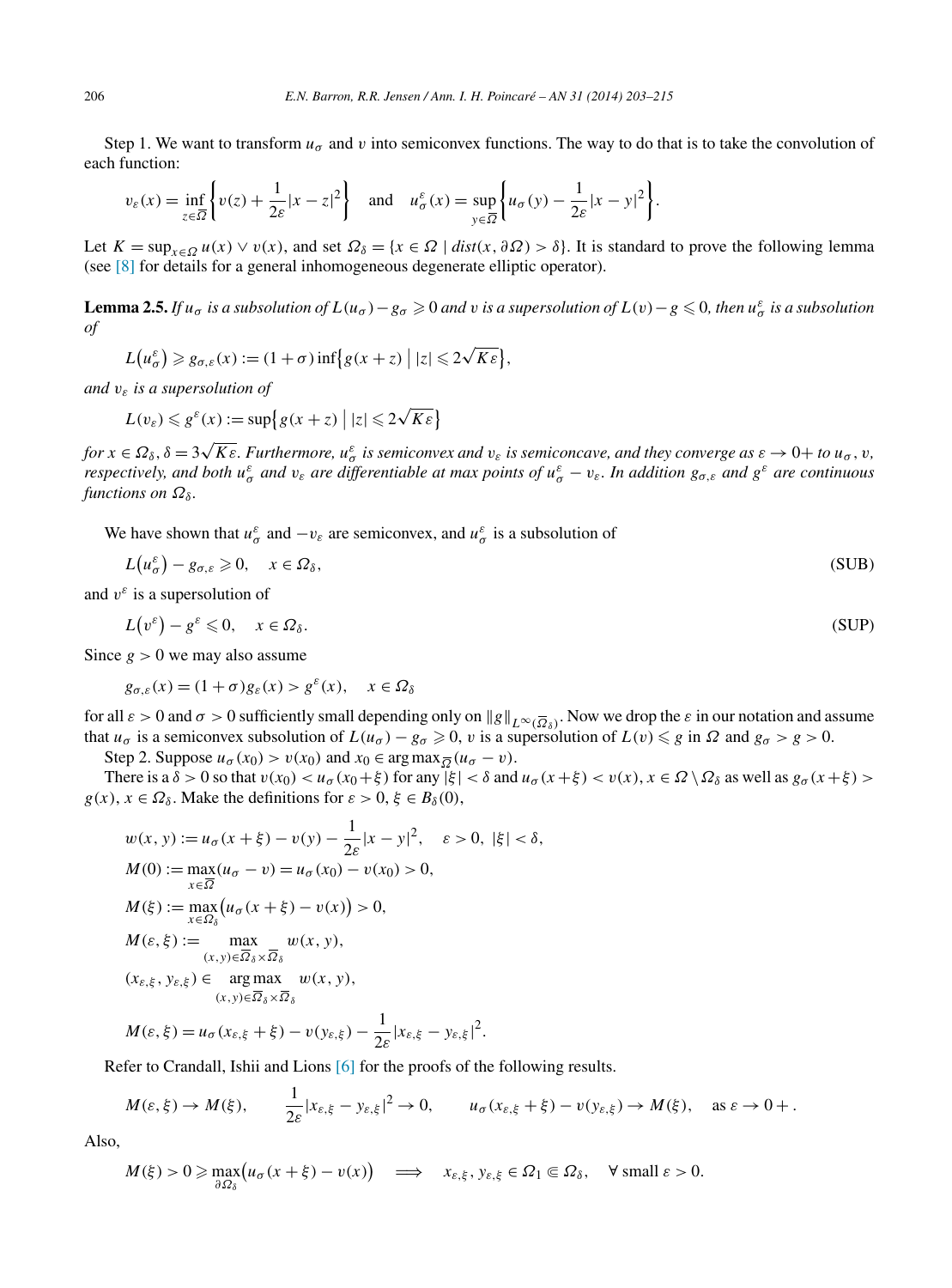There are symmetric matrices *X*, *Y* (which depend on  $\varepsilon$ ,  $\xi$ ) so that

$$
\left(\frac{x_{\varepsilon,\xi}-y_{\varepsilon,\xi}}{\varepsilon},X\right)\in D^{2+}u(x_{\varepsilon,\xi}+\xi),\qquad \left(\frac{x_{\varepsilon,\xi}-y_{\varepsilon,\xi}}{\varepsilon},Y\right)\in D^{2-}v(y_{\varepsilon,\xi})
$$

and

$$
-\frac{3}{\varepsilon} \begin{bmatrix} I & 0 \\ 0 & I \end{bmatrix} \leq \begin{bmatrix} X & 0 \\ 0 & -Y \end{bmatrix} \leq \frac{3}{\varepsilon} \begin{bmatrix} I & -I \\ -I & I \end{bmatrix}
$$

in the sense of matrices. This implies  $X \leq Y$ .

Now we consider cases corresponding to zero gradient, or nonzero gradient.

**Case 1** (Nonzero gradient): There are  $\xi \in B_\delta(0)$  and a subsequence (still denoted by  $\varepsilon$ )  $\varepsilon \to 0$  so that  $x_{\varepsilon,\xi}$  – *yε,ξ* **= 0***,* **∀***ε >* **0.**

In this case, since  $u_{\sigma}$  is a subsolution and *v* is a supersolution and the gradient is nonzero,

$$
g_{\sigma}(x_{\varepsilon,\xi} + \xi) \le L^*(u(x_{\varepsilon,\xi} + \xi)) = \min\left\{ q \cdot X \cdot q^T \middle| |q| = 1, q \cdot \frac{x_{\varepsilon,\xi} - y_{\varepsilon,\xi}}{\varepsilon} = 0 \right\}
$$
  

$$
\le \min\left\{ q \cdot Y \cdot q^T \middle| |q| = 1, q \cdot \frac{x_{\varepsilon,\xi} - y_{\varepsilon,\xi}}{\varepsilon} = 0 \right\}
$$
  

$$
= L^*(v(y_{\varepsilon,\xi})) \le g(y_{\varepsilon,\xi})
$$

and this gives us

$$
g_{\sigma}(x_{\varepsilon,\xi}+\xi)\leq g(y_{\varepsilon,\xi}).
$$

Since  $|x_{\varepsilon,\xi} - y_{\varepsilon,\xi}| \to 0$ ,  $\varepsilon \to 0+$  we know that on a subsequence of  $\{\varepsilon\}$  we have  $x_{\varepsilon,\xi} \to x_{\xi}$  and  $y_{\varepsilon,\xi} \to x_{\xi}$ . Hence, sending  $\varepsilon \to 0+$  we get  $g_{\sigma}(x_{\xi}+\xi) = (1+\sigma)g(x_{\xi}+\xi) \leq g(x_{\xi})$  which is a contradiction to  $g_{\sigma}(x+\xi) > g(x), x \in \Omega_{\delta}$ .

**Case 2** (Zero gradient): For every  $\xi \in B_\delta(0)$ ,  $x_{\varepsilon,\xi} = y_{\varepsilon,\xi}$  for all small  $\varepsilon > 0$  and a pair  $(x_{\varepsilon,\xi}, y_{\varepsilon,\xi})$ . Observe, that in these circumstances

$$
(1 + \sigma)g(x_{\varepsilon,\xi} + \xi) \le L^*(u_{\sigma}(x_{\varepsilon,\xi} + \xi))
$$
  
= max min  

$$
|q| = 1 |y| = 1, q \cdot y = 0
$$
  

$$
\le \max_{|q| = 1} \min_{|y| = 1, q \cdot y = 0} yYy^T
$$
  
= L^\*(v(y\_{\varepsilon,\xi}))

and that is as far as we can go with this since we know  $L_*(v(y_{\varepsilon,\xi})) \leq g(y_{\varepsilon,\xi})$  but not  $L^*$ . We need another approach. In case 2, we have

$$
M(\varepsilon, \xi) = u_{\sigma}(x_{\varepsilon, \xi} + \xi) - v(x_{\xi}) = M(\xi).
$$

Recall that  $z \mapsto u_{\sigma}(z + \xi)$  and  $z \mapsto -v(z)$  are both semiconvex and  $x_{\varepsilon,\xi}$  is the maximum point of  $u_{\sigma}(z + \xi) - v(z)$ . Therefore each function is differentiable at  $x_{\varepsilon,\xi}$ . Since  $x_{\varepsilon,\xi} \in \arg \max w$  we have for any  $y \in \overline{\Omega}_{\delta}$ 

$$
u_{\sigma}(x_{\varepsilon,\xi} + \xi) - v(x_{\varepsilon,\xi}) \ge u_{\sigma}(y + \xi) - v(x_{\varepsilon,\xi}) - \frac{1}{2\varepsilon}|x_{\varepsilon,\xi} - y|^2
$$
  

$$
\implies u_{\sigma}(x_{\varepsilon,\xi} + \xi) \ge u_{\sigma}(y + \xi) - \frac{1}{2\varepsilon}|x_{\varepsilon,\xi} - y|^2
$$

for all small  $\varepsilon > 0$ . That implies that  $Du_{\sigma}(x_{\varepsilon,\xi} + \xi) = Dv(x_{\varepsilon,\xi}) = 0$ .

Next we claim:  $M(\xi) = M(0)$  for all  $\xi$  sufficiently small.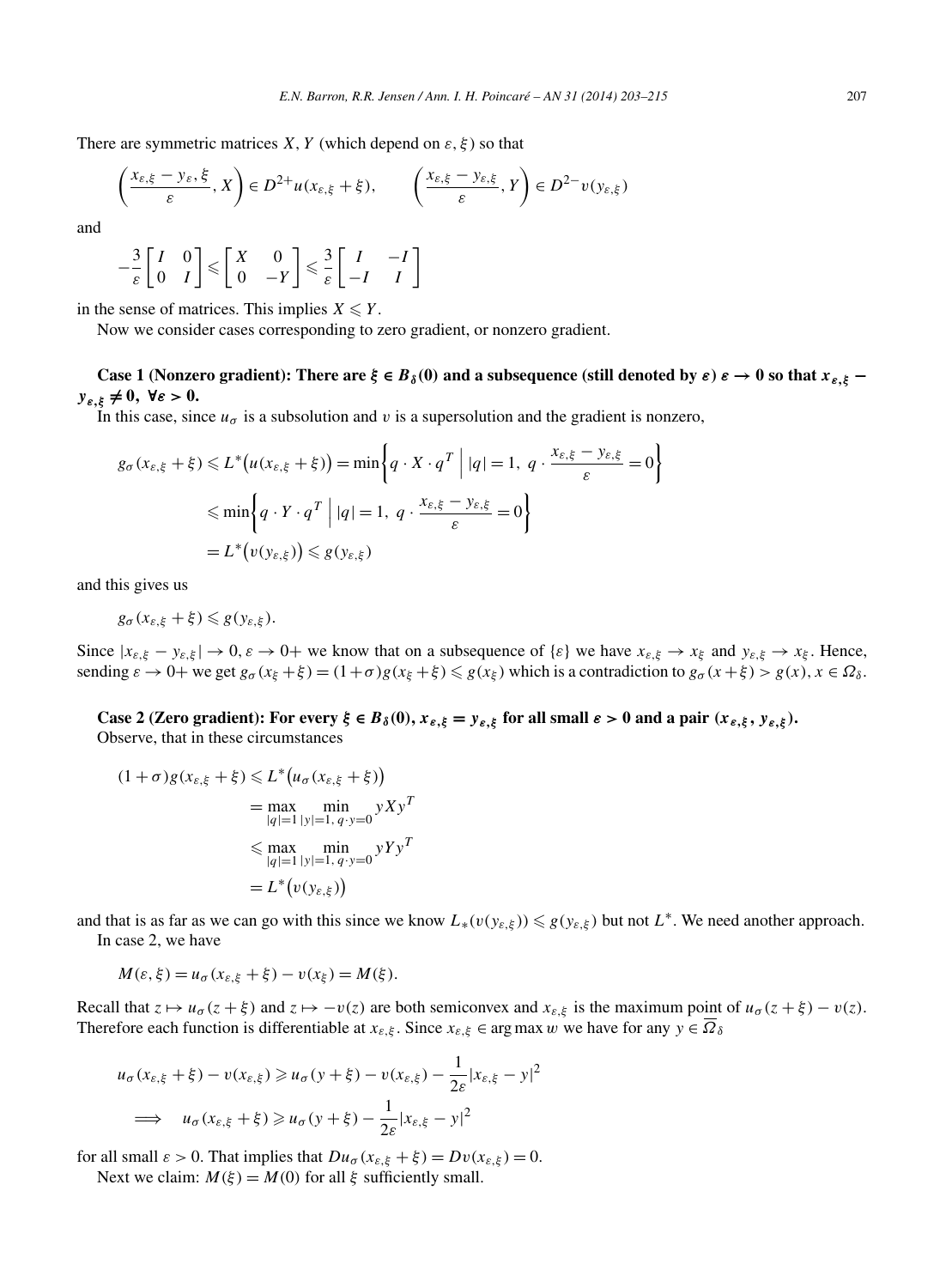To prove the claim choose  $\xi, \eta \in B_\delta(0)$ . By definition of the point  $x_{\varepsilon,\xi}$ 

$$
M(\xi) = u_{\sigma}(x_{\varepsilon,\xi} + \xi) - v(x_{\varepsilon,\xi})
$$
  
\n
$$
\geq u_{\sigma}(x_{\varepsilon,\eta} + \xi) - v(x_{\varepsilon,\eta})
$$
  
\n
$$
= M(\eta) + u_{\sigma}(x_{\varepsilon,\eta} + \xi) - u_{\sigma}(x_{\varepsilon,\eta} + \eta)
$$
  
\n
$$
\geq M(\eta) - o(|\xi - \eta|)
$$

since  $Du_{\sigma}(x_{\varepsilon,n}+\eta)=0$ . We may reverse the roles of  $\xi,\eta$  and use the fact that  $M(\xi)$  is Lipschitz (and so differentiable almost everywhere) to conclude that  $DM(\xi) = 0$  almost everywhere in  $B_\delta(0)$ . But then  $M(\xi)$  is constant in  $B_\delta(0)$ and  $M(\xi) = M(0)$  for all  $x \in B_\delta(0)$ , and  $\delta > 0$  small.

Consider the point *x*<sub>0</sub>. At this point we have that  $g_{\sigma}(x_0) = (1 + \sigma)g(x_0) > 0$ . Then  $L(u_{\sigma}) \geq (1 + \sigma)g(x) >$  $g(x) > 0$  in a neighborhood of  $x_0$ . If  $|\xi| < \delta$ , we have from the fact  $M(\xi) = M(0)$ 

 $u_{\sigma}(x_0+\xi)-v(x_0)\leq u_{\sigma}(x_{\varepsilon,\xi}+\xi)-v(x_{\varepsilon,\xi})=u_{\sigma}(x_0)-v(x_0) \implies u_{\sigma}(x_0+\xi)\leq u_{\sigma}(x_0).$ 

This says  $x_0 \in \Omega_\delta$  is a local maximum point of  $u_\sigma$ . That conclusion will contradict the following lemma when applied to the domain  $\Omega_{\delta}$ .

**Lemma 2.6.** *Let*  $u \in C(\overline{\Omega})$  *be a semiconvex subsolution of*  $L(u) - g \ge 0$ *, with*  $g \in C(\overline{\Omega})$ *,*  $g > 0$ *. Then* 

$$
\max_{x \in \overline{\Omega}} u(x) = \max_{x \in \partial \Omega} u(x) > u(x), \quad \text{for any } x \in \Omega.
$$

*That is, u cannot attain an interior local maximum.*

**Proof.** Assume there is a point  $x_0 \in \Omega$  with  $x_0 \in \arg \max_{x \in \Omega} u(x)$  and that  $u(x_0) > \max_{\partial \Omega} u$ . If that is the case, then there is a smooth function  $\varphi(x) \equiv u(x_0)$  such that  $u - \varphi$  has a zero (local) maximum at  $x_0$ . Since  $D\varphi(x_0) =$  $D^2\varphi(x_0) = 0$ , we have

$$
L^{\ast}(\varphi(x_0)) - g(x_0) = \sup_{|p|=1} \min \{ y D^2 \varphi(x_0) y^T \mid |y| = 1, \ p \cdot y = 0 \} = -g(x_0) < 0,
$$

a contradiction.  $\Box$ 

Finally, we have shown that  $u_{\sigma}(x) \leq v(x)$ ,  $x \in \Omega_{\delta}$  for all small  $\sigma > 0$  and  $\delta$ . Consequently, sending  $\sigma \to 0$  and  $\delta \to 0$  we conclude that  $u \leq v$  in  $\overline{\Omega}$ .  $\Box$ 

**Example 2.7.** The problem  $\frac{L(u)}{|Du|} = g(x)$  is the problem of prescribed principal curvature. The question arises as to whether this problem possesses a unique solution. The answer is no, in general. This example shows that in general the problem  $L(u) - g(x)|Du| = 0$  with given boundary values does not have a unique solution.

Define  $\Omega = \{ |x| < 2 \} \subset \mathbb{R}^n$ , and

$$
g(x) = \begin{cases} 1, & \text{if } 0 \leqslant |x| \leqslant 1; \\ \frac{1}{|x|}, & \text{if } 1 \leqslant |x| \leqslant 2. \end{cases}
$$

The function *g* > 0 is continuous. Now take  $\varphi$  : [0, 2]  $\rightarrow \mathbb{R}$ 

$$
\varphi(r) = \begin{cases} 0, & \text{if } r \leq 1; \\ (r-1)^3, & \text{if } 1 \leq r \leq 2 \end{cases}
$$

and  $u(x) := \varphi(|x|)$ ,  $x \in \overline{\Omega}$ . The boundary data is  $u(x) = 1$ ,  $|x| = 2$ . It is a calculus exercise to show that  $L(u, Du)$  –  $g(x)|Du| = 0$  in  $\Omega$ . However, it is trivial that  $v(x) \equiv 1$  is also a solution. In fact *u* and *v* as classical solutions are also viscosity solutions.

It is actually true, as the reader can verify, that if we take  $\varphi(r)$  to be any smooth strictly increasing function on [1, 2], with  $\varphi(2) = 1$ , the function  $u(x) = \varphi(|x|)$  will be a solution.

This example shows that the equation of prescribed principal curvature  $\frac{L(u)}{|Du|} = g$ , is not enough to completely specify the function *u* even if we assume  $g(x) > 0$ . On the other hand it is feasible that some conditions on *g* could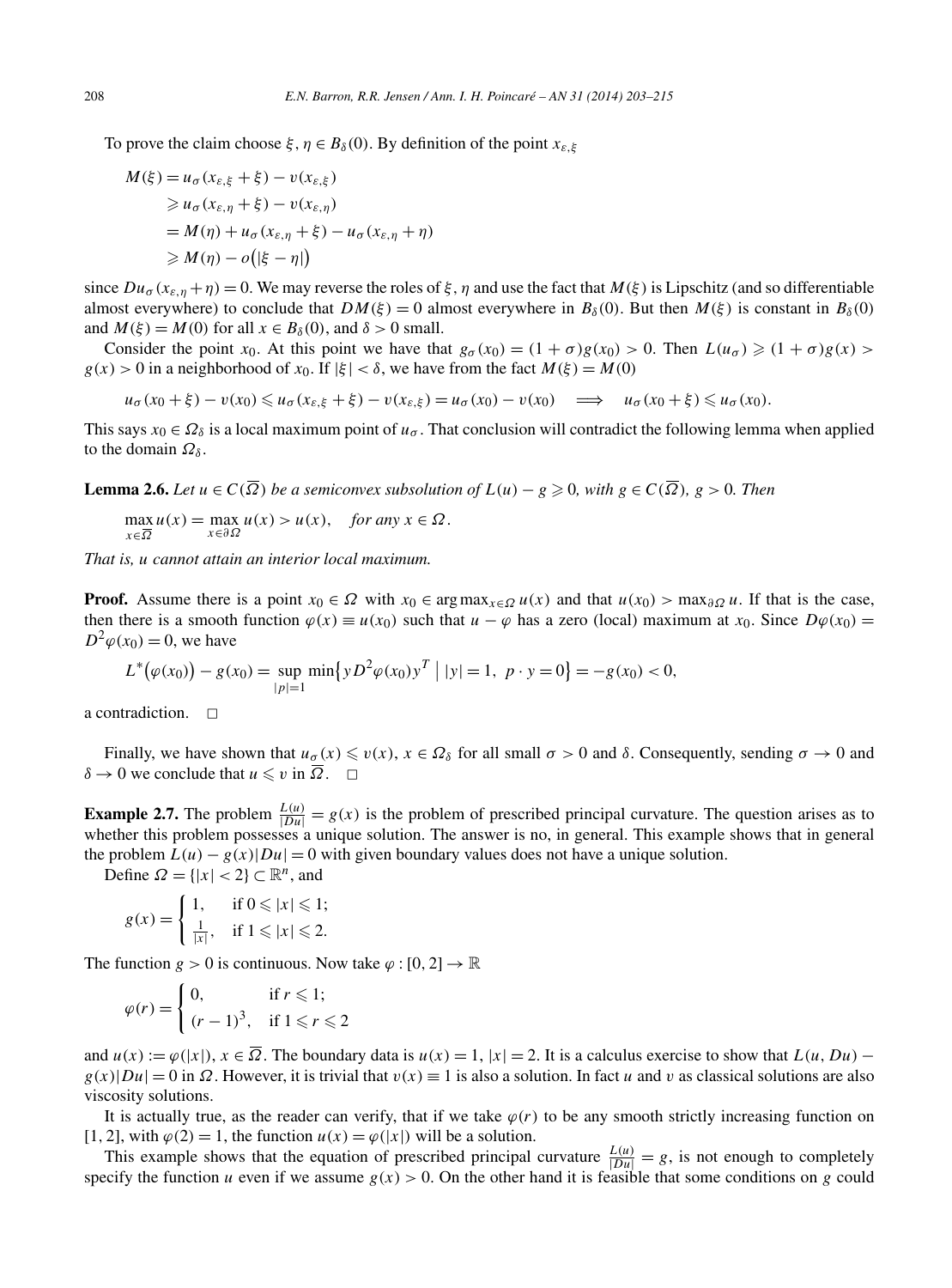<span id="page-6-0"></span>lead to uniqueness (such as *g* as a positive constant). However, it should be noted that our proof of uniqueness fails for the problem  $L(u) - c|Du| = 0$ ,  $c > 0$ . We leave this as an open problem. Furthermore, determining conditions yielding uniqueness for equations of the form  $L(u) - g(x, Du) = 0$  is also open.

#### **3. The first order equation for the convex envelope**

In this section we will take  $\Omega \subset \mathbb{R}^n$  to be a convex and bounded domain and  $g : \overline{\Omega} \to \mathbb{R}$  a continuous function. The greatest convex minorant of  $g$  is the function

$$
g^{**}(x) = \sup_{p \in \overline{\Omega}} \left\{ p \cdot x - g^*(p) \right\}, \quad \text{where } g^*(p) = \sup_{x \in \overline{\Omega}} \left\{ p \cdot x - g(x) \right\}.
$$

It is also known that

 $g^{**}(x) = \sup\{\lambda(x) \mid \lambda(x) = \alpha \cdot x + \beta, \exists \alpha \in \mathbb{R}^n, \ \beta \in \mathbb{R}, \ \lambda(x) \leq g(x), \ \forall x \in \overline{\Omega}\},\$ 

i.e.,  $g^{**}(x)$  is the pointwise supremum of all linear functions lying below  $g(x)$ . It was proved in [\[11\]](#page-12-0) and [\[12\]](#page-12-0) that  $g^{**}$ is the viscosity solution of the second order obstacle problem

$$
\min\{\lambda_1(D^2u), g - u\} = 0, \quad x \in \Omega, u = g, x \in \partial\Omega.
$$
\n(3.1)

Our goal is to find a first order partial differential equation construction of *g*∗∗ which arises in a completely natural way from the first order convexity condition. We begin by showing the following.

**Lemma 3.1.** (1) Let  $u : \overline{\Omega} \to \mathbb{R}$  be upper semicontinuous. Then *u* is convex if and only if for any  $\varphi \in C^2$  and  $x \in C$  $\arg \max(u - \varphi)$  *we have* 

$$
u(x) + \max_{z \in \overline{\Omega}} D\varphi(x) \cdot (z - x) - u(z) = 0.
$$
\n(3.2)

 $(2)$  *Let*  $u : \overline{\Omega} \to \mathbb{R}$  *be lower semicontinuous. Then*  $u$  *is convex if and only if for any*  $\varphi \in C^2$  *and*  $x_0 \in \argmin(u - \varphi)$ *we have*

$$
u(x) + \max_{z \in \overline{\Omega}} D\varphi(x) \cdot (z - x_0) - u(z) = 0.
$$
 (3.3)

*.*

**Proof.** Suppose *u* is convex and  $x \in \arg \max(u - \varphi)$ . If a smooth function contacts *u* from above at *x* it must be the case that  $Du(x)$  exists and  $D\varphi(x) = Du(x)$ .

Indeed, let  $q \in \partial u(x)$ , the convex subdifferential of *u*, be arbitrary. Then

$$
u(x) + q \cdot (y - x) \leq u(y) \leq \varphi(y) = u(x) + D\varphi(x) \cdot (y - x) + o(|y - x|)
$$

Sending  $|y - x| \to 0$  gives us that  $q = D\varphi(x)$  and thus *u* is differentiable at *x* with  $D\mu(x) = D\varphi(x)$ . Then, convexity says

$$
u(x) + Du(x) \cdot (z - x) \leq u(z) \quad \forall z \in \overline{\Omega}.
$$

This gives (3.2). Note that we do obtain equality in (3.2) by taking  $z = x$ .

Conversely, suppose  $(3.2)$  holds in viscosity sense but  $\mu$  is not convex. We may assume

$$
x = (x_1, 0, ..., 0), \qquad z = (z_1, 0, ..., 0), \quad x_1 < z_1,
$$

and that the set of maximizers of *u* along  $[x, z]$  is a closed set *Z* in the relative interior of  $[x, z]$ . Let the maximum value be *M*. By upper semicontinuity of *u*, there exists a compact neighborhood *V* of  $0 \in \mathbb{R}^{n-1}$  such that  $u(x_1, V) < M$ ,  $u(z_1, V) < M$ . Let

$$
\varphi_i(x_1, x_2, \ldots, x_n) = \frac{1}{i} x_1 + i \big( x_2^2 + \cdots + x_n^2 \big).
$$

The epigraphical limit of  $u - \varphi$  is given by *u* if  $x_2 = \cdots = x_n = 0$ ,  $-\infty$  otherwise. The maximum of the limit, relative to the compact set  $[x, z] + (0, V)$ , is attained on *Z*. Then, for some large enough *i*, the maximum of  $u - \varphi_i$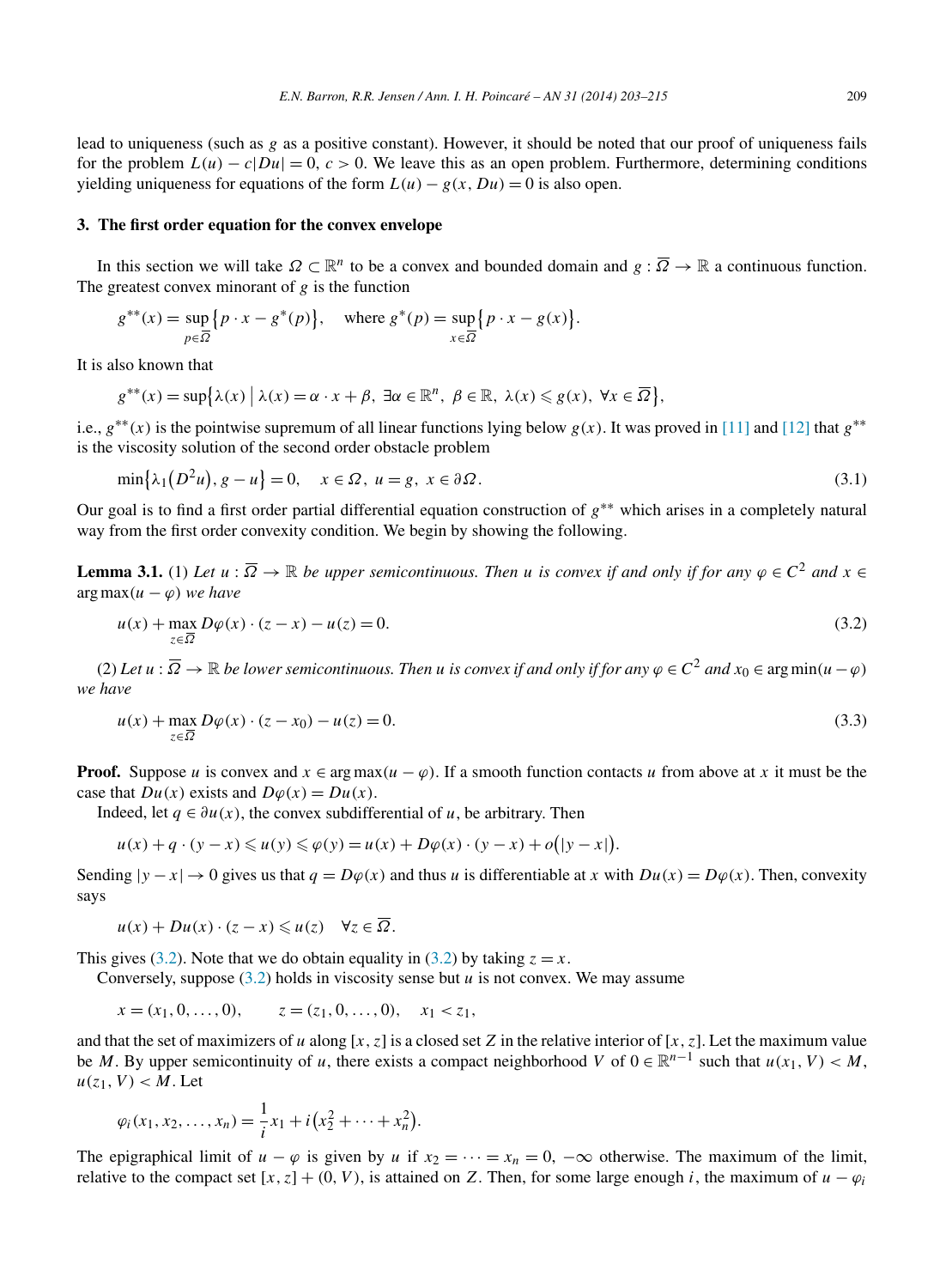<span id="page-7-0"></span>relative to  $[x, z] + (0, V)$  is attained at some  $\xi = (\xi_1, \ldots, \xi_n)$  with  $\xi_1 \in (x_1, z_1)$ , and  $u(\xi) > u(z_1, V)$ . Considering  $y = (z_1, \xi_2, \ldots, \xi_n)$  yields

$$
u(\xi) - u(y) + D\varphi_i(\xi) \cdot (y - \xi) = u(\xi) - u(y) + \frac{1}{i}(z_1 - \xi_1) > 0.
$$

This contradicts the fact that  $u$  is a subsolution of  $(3.2)$ .

The proof of (2) follows from the fact that a lower semicontinuous function is convex if and only if

 $u(z) \geq u(x) + p \cdot (z - x), \quad \forall x, y \in \overline{\Omega}$ 

for every  $p \in \partial u(x)$ . For any  $p \in \partial u(x)$ , there is  $\varphi \in C^1$  such that  $u - \varphi$  has a zero minimum at x and  $p = D\varphi(x)$ . Hence, *u* is convex if and only if [\(3.3\)](#page-6-0) holds in the viscosity sense. Notice that by taking  $z = x$  the left side of (3.3) is identically zero.  $\Box$ 

**Remark 3.2.** One might suspect that the equation giving the convex envelope is

$$
\max\left\{u(x) + \max_{y \in \overline{\Omega}} \left[ Du(x) \cdot (y - x) - u(y) \right], u(x) - g(x) \right\} = 0, \quad x \in \Omega.
$$
\n(3.4)

However, (3.4) does not have a unique solution. For example if we take  $g(x) = 0, 0 \le x \le \frac{1}{2}$ , and  $g(x) = 1, \frac{1}{2} \le x \le 1$ , it is obvious that

$$
g^{**}(x) = \begin{cases} 0, & \text{if } 0 \le x \le \frac{1}{2}; \\ 1 + 2(x - 1), & \text{if } \frac{1}{2} \le x \le 1 \end{cases}
$$

and this solves  $(3.4)$ . It is easy to check that

$$
u(x) = \begin{cases} 0, & \text{if } 0 \le x \le \frac{3}{4}; \\ 1 + 4(x - 1), & \text{if } \frac{3}{4} \le x \le 1 \end{cases}
$$

is also a solution. That means that  $(3.4)$  is not sufficient to uniquely characterize the convex envelope in the usual sense. Incidentally, one can make *g* in this example continuous by connecting  $(1/2, 0)$  and  $(1/2 + \varepsilon, 1)$  with a steep linear piece.

On the other hand,  $g^{**}$  is the maximal subsolution of (3.4). To see that, if *v* is any subsolution of (3.4), then  $v \le g$ on *Ω* and

$$
v(x) + \max_{y \in \overline{\Omega}} \big[ Dv(x) \cdot (y - x) - v(y) \big] \leq 0,
$$

in the viscosity sense. Then Lemma [3.1](#page-6-0) implies that *v* is convex. Consequently,  $v \le g^{**} \le g$ . Finally,  $g^{**}$  is clearly a subsolution of  $(3.4)$  again using Lemma [3.1.](#page-6-0)

The problem with (3.4) is that the equation seems to be coercive, but it is not coercive enough. We can fix that in the following way.

Let  $\lambda > 1$ . Consider the Dirichlet problem with continuous boundary condition  $u(x) = g(x)$  on  $\partial \Omega$ , and

$$
\lambda u(x) + \max_{y \in \overline{\Omega}} \left[ Du(x) \cdot (y - x) - u(y) \right] = h(x), \quad x \in \Omega.
$$
\n(3.5)

The boundary condition is considered in the viscosity sense.

In what follows we shall use the notation

$$
F(x, u(x), p) = \max_{y \in \overline{\Omega}} [p \cdot (y - x) - (u(y) - u(x))].
$$

Our problem becomes

$$
(\lambda - 1)u(x) + F(x, u(x), Du(x)) = h(x), \quad x \in \Omega, \ u(x) = g(x), \ x \in \partial\Omega.
$$
 (3.6)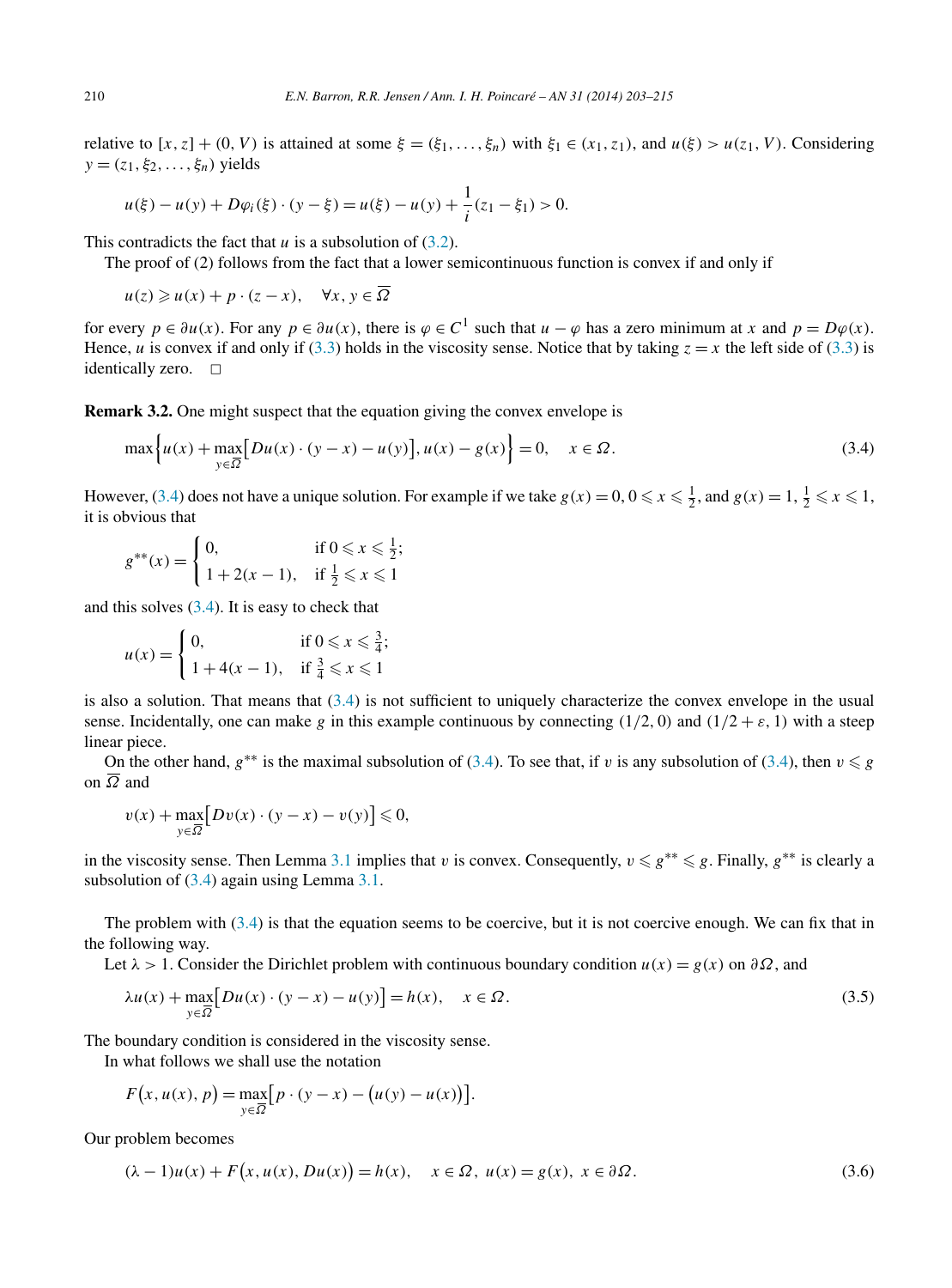<span id="page-8-0"></span>**Remark 3.3.** Since we do not want to carry along minus signs, a viscosity subsolution (supersolution) of  $(3.6)$  is an upper (lower) semicontinuous function *u* such that  $x \in \arg \max u - \varphi$  ( $x \in \arg \min u - \varphi$ ) implies

*.*

$$
(\lambda - 1)u(x) + F(x, u(x), D\varphi(x)) \le h(x), \quad (\ge h(x))
$$

**These inequalities are reversed from the second order case in the first section.**

As for the boundary condition, if  $x \in \arg \max u - \varphi$  with  $x \in \partial \Omega$ , then

$$
\min\{(\lambda-1)u(x)+F(x,u(x),D\varphi(x))-h(x),u-g\}\leqslant 0,
$$

and  $x \in \arg \min u - \varphi, x \in \partial \Omega$ ,

$$
\max\{(\lambda - 1)u(x) + F(x, u(x), D\varphi(x)) - h(x), u - g\} \geq 0.
$$

The next lemma gives a sufficient condition so that a given function coincides with it's convex envelope at the boundary. This lemma is due to Alvarez, Lasry and Lions [\[1\].](#page-12-0)

**Lemma 3.4.** Let  $\Omega \subset \mathbb{R}^n$  be a convex open bounded domain and  $u : \overline{\Omega} \to \mathbb{R}$  lower semicontinuous. If either  $\Omega$  is *strictly convex or there is a convex, lower semicontinuous function*  $\Psi$  *on*  $\overline{\Omega}$  *such that*  $u = \Psi$  *on*  $\partial \Omega$ *, then*  $u^{**} = u$ *on ∂Ω.*

We start by proving that  $(3.6)$  has only one viscosity solution. This follows from the following comparison theorem.

**Theorem 3.5.** Let  $\Omega \subset \mathbb{R}^n$  be open and bounded. Suppose that  $g, h : \overline{\Omega} \to \mathbb{R}$  is continuous;  $u : \overline{\Omega} \to \mathbb{R}$  is an upper *semicontinuous subsolution to* [\(3.6\)](#page-7-0);  $v:\overline{\Omega}\to\mathbb{R}$  *is a lower semicontinuous supersolution to* (3.6); Then,  $u(x)\leqslant v(x)$  $for \ all \ x \in \partial \Omega \ implies \ u(x) \leqslant v(x) \ for \ all \ x \in \Omega.$ 

**Proof.** For  $\varepsilon > 0$ , consider the upper semicontinuous function  $w_{\varepsilon} : \overline{\Omega} \times \overline{\Omega} \to \mathbb{R}$  given by

$$
w_{\varepsilon}(x, y) = u(x) - v(y) - \frac{1}{2\varepsilon}|x - y|^2
$$

and pick  $(x_{\varepsilon}, y_{\varepsilon}) \in \arg \max \{ w_{\varepsilon}(x, y) \mid (x, y) \in \overline{\Omega} \times \overline{\Omega} \}$ . When  $\varepsilon \searrow 0$ ,  $w_{\varepsilon}(x, y)$  converges pointwise to a function given by

$$
w_{\varepsilon}(x, y) \xrightarrow{\varepsilon \to 0} \begin{cases} u(x) - v(x), & \text{if } x = y; \\ -\infty, & \text{if } x \neq y. \end{cases}
$$

Consequently,

$$
\max_{(x,y)\in\overline{\Omega}\times\overline{\Omega}}w_{\varepsilon}(x,y)\to\max_{x\in\overline{\Omega}}u(x)-v(x)=u(\overline{x})-v(\overline{x}),
$$
\n(3.7)

with  $\bar{x} \in \arg \max \{u(x) - v(x) \mid x \in \overline{\Omega}\}\.$  In particular for small enough  $\varepsilon$ ,

$$
u(x_{\varepsilon}) - v(y_{\varepsilon}) - \frac{1}{2\varepsilon}|x_{\varepsilon} - y_{\varepsilon}|^2 \geqslant u(\overline{x}) - v(\overline{x}).
$$
\n(3.8)

Then, because *u* is bounded above and *v* is bounded below, the quantity  $\frac{1}{2\varepsilon} |x_{\varepsilon} - y_{\varepsilon}|^2$  is bounded above. In particular,  $|x_{\varepsilon} - y_{\varepsilon}| \to 0.$ 

Consider a sequence  $\varepsilon \searrow 0$  and, without loss of generality, suppose that sequences  $\{x_{\varepsilon}\}, \{y_{\varepsilon}\}\)$  are convergent, to some  $x_0 = y_0$ . First, consider the case of  $x_0 \in \partial \Omega$ . Then

$$
\limsup u(x_{\varepsilon}) - v(y_{\varepsilon}) - \frac{1}{2\varepsilon} |x_{\varepsilon} - y_{\varepsilon}|^2 \leq \limsup u(x_{\varepsilon}) - v(y_{\varepsilon})
$$
  
\$\leq u(x\_0) - v(y\_0) = u(x\_0) - v(x\_0) \leq 0\$

because we assumed  $u(x) \leq v(x)$  for all  $x \in \partial \Omega$ . This and (3.7)–(3.8) implies that  $\max_{x \in \overline{\Omega}} u(x) - v(x) \leq 0$ , which says  $u \leq v$  on  $\Omega$ .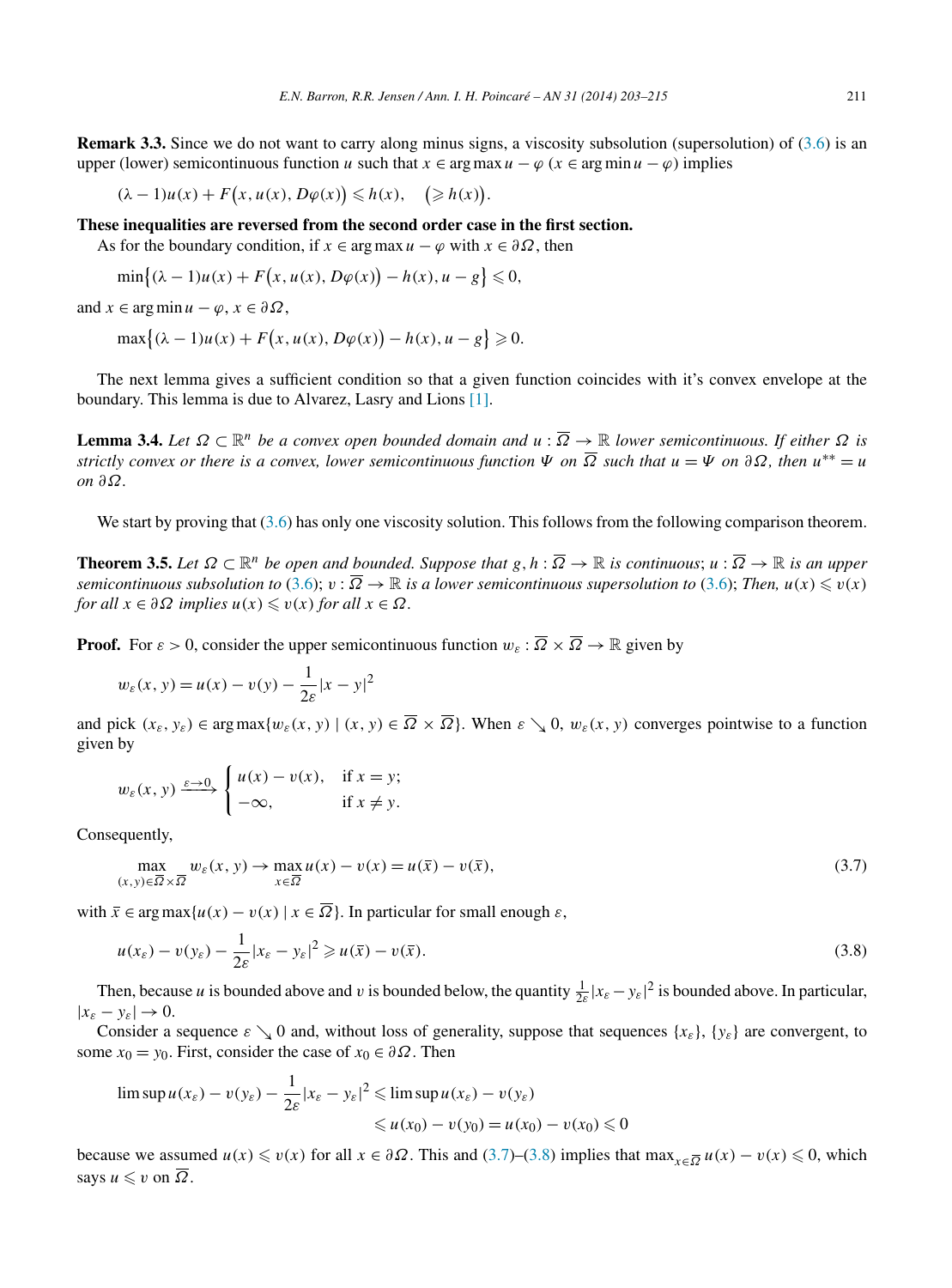Second, consider the case of  $x_0 \in \Omega$ , which ensures that  $x_{\varepsilon}$ ,  $y_{\varepsilon} \in \Omega$  for small enough  $\varepsilon$ . Then  $\varphi$  touches *u* from above at  $x_{\varepsilon}$  and  $\psi$  touches *v* from below at  $y_{\varepsilon}$ , where

$$
\varphi(x) = v(y_{\varepsilon}) + \frac{1}{2\varepsilon}|x - y_{\varepsilon}|^2, \qquad \psi(y) = u_{\sigma}(x_{\varepsilon}) - \frac{1}{2\varepsilon}|x_{\varepsilon} - y|^2.
$$

Since  $D\varphi(x_{\varepsilon}) = D\psi(y_{\varepsilon}) = \frac{1}{\varepsilon}(x_{\varepsilon} - y_{\varepsilon})$ , the assumptions about *u* being a subsolution and *v* being a supersolution imply

$$
(\lambda - 1)u(x_{\varepsilon}) + F\left(x_{\varepsilon}, u(x_{\varepsilon}), \frac{1}{\varepsilon}(x_{\varepsilon} - y_{\varepsilon})\right) \leq h(x_{\varepsilon}),
$$
\n(3.9)

and

$$
(\lambda - 1)v(y_{\varepsilon}) + F\left(y_{\varepsilon}, v(y_{\varepsilon}), \frac{1}{\varepsilon}(x_{\varepsilon} - y_{\varepsilon})\right) \ge h(y_{\varepsilon}).
$$
\n(3.10)

Then, for all  $z \in \overline{\Omega}$ ,

$$
u(z)-v(z)\leqslant u(x_{\varepsilon})-v(y_{\varepsilon})-\frac{1}{2\varepsilon}|x_{\varepsilon}-y_{\varepsilon}|^2\leqslant u(x_{\varepsilon})-v(y_{\varepsilon}),
$$

and consequently  $u(z) - v(z) \leq u(x_{\varepsilon}) - v(y_{\varepsilon})$  for all  $z \in \overline{\Omega}$ .

Then (3.9) implies

$$
\lambda u(x_{\varepsilon}) + \max_{z \in \overline{\Omega}} \left[ \frac{1}{\varepsilon} (x_{\varepsilon} - y_{\varepsilon}) \cdot (z - x_{\varepsilon}) - u(z) \right] - h(x_{\varepsilon}) \leq 0, \tag{3.11}
$$

while (3.10) yields  $z_{\varepsilon} \in \Omega$  such that

$$
\lambda v(y_{\varepsilon}) + \left[\frac{1}{\varepsilon}(x_{\varepsilon} - y_{\varepsilon}) \cdot (z_{\varepsilon} - y_{\varepsilon}) - v(z_{\varepsilon})\right] - h(y_{\varepsilon}) \geqslant 0.
$$

Use this  $z_{\varepsilon}$  in (3.11)

$$
-\lambda u(x_{\varepsilon}) - \left[\frac{1}{\varepsilon}(x_{\varepsilon} - y_{\varepsilon}) \cdot (z_{\varepsilon} - x_{\varepsilon}) - u(z_{\varepsilon})\right] + h(x_{\varepsilon}) \geqslant 0.
$$

Add the two preceding inequalities results in

$$
\lambda \big[ v(y_{\varepsilon}) - u(x_{\varepsilon}) \big] + \frac{1}{\varepsilon} |x_{\varepsilon} - y_{\varepsilon}|^2 - \big[ v(z_{\varepsilon}) - u(z_{\varepsilon}) \big] \geqslant h(y_{\varepsilon}) - h(x_{\varepsilon}). \tag{3.12}
$$

Using  $u(z_{\varepsilon}) - v(z_{\varepsilon}) \leq u(x_{\varepsilon}) - v(y_{\varepsilon})$  we get

$$
\frac{1}{\varepsilon}|x_{\varepsilon}-y_{\varepsilon}|^2 \geqslant h(y_{\varepsilon})-h(x_{\varepsilon})+(1-\lambda)\big(v(y_{\varepsilon})-u(x_{\varepsilon})\big).
$$
\n(3.13)

We know that

$$
\max_{x \in \overline{\Omega}} u(x) - v(x) = u(\overline{x}) - v(\overline{x}) \leq u(x_{\varepsilon}) - v(y_{\varepsilon}) - \frac{1}{2\varepsilon} |x_{\varepsilon} - y_{\varepsilon}|^2 \leq u(x_{\varepsilon}) - v(y_{\varepsilon}),
$$

which implies

$$
\frac{1}{2\varepsilon}|x_{\varepsilon}-y_{\varepsilon}|^2 \leq u(x_{\varepsilon})-v(y_{\varepsilon})-\big(u(\bar{x})-v(\bar{x})\big).
$$

Since  $x_{\varepsilon} - y_{\varepsilon} \to 0$ , and  $u(x_{\varepsilon}) - v(y_{\varepsilon}) - (u(\overline{x}) - v(\overline{x})) \to 0$ , we know that  $\frac{1}{2\varepsilon} |x_{\varepsilon} - y_{\varepsilon}|^2 \to 0$ . Sending  $\varepsilon \to 0$  in (3.13) we get (using  $\lambda > 1$ )

$$
0 \geqslant (1 - \lambda) \big( v(\overline{x}) - u(\overline{x}) \big) \quad \Longrightarrow \quad u(\overline{x}) - v(\overline{x}) = \max_{x \in \overline{\Omega}} u(x) - v(x) \leqslant 0,
$$

which says  $u(x) \leq v(x), x \in \overline{\Omega}$ .  $\square$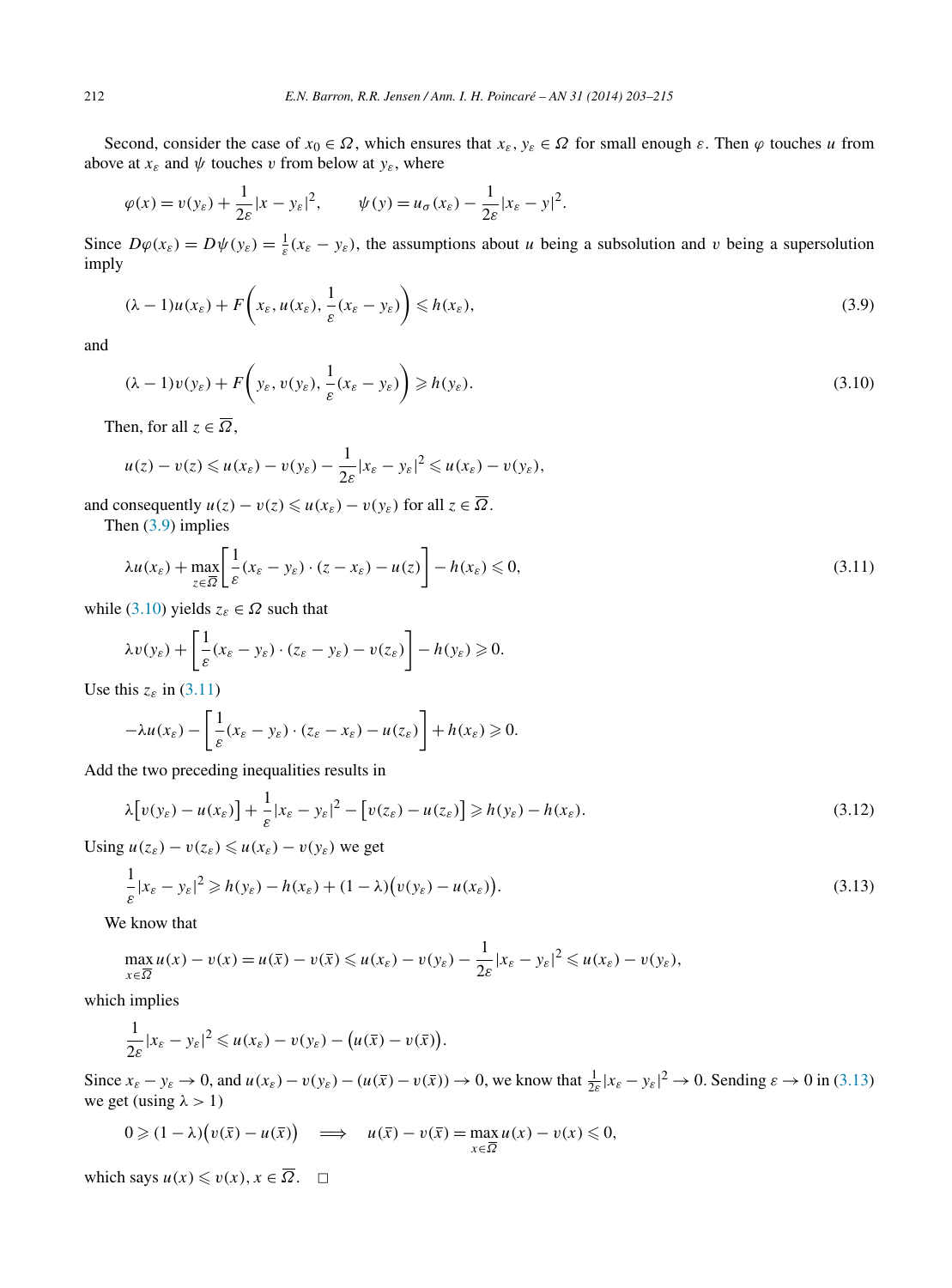<span id="page-10-0"></span>The proof of the following theorem is similar to the preceding.

**Theorem 3.6.** *Let u and v denote upper* (*lower*) *semicontinuous subsolution* (*supersolution*) *of*

$$
\frac{\partial u}{\partial t} + F(x, u(t, x), Du(t, x)) = 0, \quad (t, x) \in (0, \infty) \times \Omega,
$$
\n(3.14)

$$
u(t, x) = g(x), \quad (t, x) \in \left(\{0\} \times \Omega\right) \cup \left(\left[0, T\right] \times \partial \Omega\right), \ \forall T > 0. \tag{3.15}
$$

*Then*

*∂u*

 $u \leq v$ ,  $(t, x) \in (\{0\} \times \Omega) \cup ([0, T] \times \partial \Omega) \implies u \leq v$ ,  $(t, x) \in [0, T] \times \Omega$ ,  $\forall T > 0$ .

## *3.1. Construction of the convex envelope*

Let  $\Omega \subset \mathbb{R}^n$  be a nonempty, bounded, convex, and open set. If  $g : \overline{\Omega} \to \mathbb{R}$  is continuous, then  $g^{**} : \Omega \to \mathbb{R}$  the convex envelope of *g*, is also continuous. Furthermore, if we assume either that  $\Omega$  is strictly convex or there is a lower semicontinuous convex *Ψ* on  $\overline{\Omega}$  so that  $g = \Psi$  on  $\partial \Omega$ , then  $g = g^{**}$  on  $\partial \Omega$ .

Consider the problem

$$
u(x) + F(x, u(x), Du(x)) = h(x), \quad x \in \Omega,
$$
  
\n
$$
u(x) = g(x), \quad x \in \partial\Omega.
$$
\n(3.16)

This is [\(3.6\)](#page-7-0) with  $\lambda = 2$ .

**Lemma 3.7.** If  $g \ge h \ge g^{**}$  then (3.16) has a unique viscosity solution u and  $g^{**} \le u \le g$ ,  $x \in \overline{\Omega}$ . If  $g$  or  $\Omega$  satisfies *the conditions of Lemma* [3.4](#page-8-0)*, then*  $u = g = g^{**}, x \in \partial \Omega$ *.* 

**Proof.** It is easy to check that the function *g* is a supersolution since  $g + F(x, g, Dg) \ge g \ge h$ . Furthermore,  $g^{**}$  is a subsolution since  $g^{**} + F(x, g^{**}, Dg^{**}) = g^{**} \leq h$ . By Perron's method (which is easily extended to this problem, see  $[2]$ , for example), there is a solution. Uniqueness follows from the comparison theorem as does the inequality  $g^{**} \le u \le g$ . If *g* or *Ω* satisfies the conditions of Lemma [3.4](#page-8-0) then  $u = g$  on  $\partial \Omega$ .  $\Box$ 

The next theorem provides an iterative method for construction of the convex envelope. It does have the drawback of requiring the solution of a sequence of nonlocal equations.

## **Theorem 3.8.** *Let*

 $u_0(x) = g(x), \quad x \in \overline{\Omega}$ 

*and, for*  $n = 0, 1, \ldots$ , *let*  $u_{n+1}$  *be the solution to* 

$$
u_{n+1} + F(x, u_{n+1}(x), Du_{n+1}(x)) = u_n, \quad x \in \Omega,
$$
  
\n
$$
u_{n+1}(x) = g(x), \quad x \in \partial\Omega.
$$
\n(3.17)

Then, for  $n = 1, 2, ..., u_n$  is continuous,  $g^{**}(x) \leq u_n(x) \leq g(x)$  for all  $x \in \overline{\Omega}$ ; the sequence  $\{u_n\}$  is nonincreasing; *and the function*  $W : \overline{\Omega} \to \mathbb{R}$  *defined by* 

$$
W(x) = \lim_{n \to \infty} u_n(x) = \inf_{n=1,2,...} u_n(x)
$$
\n(3.18)

*satisfies*  $W(x) = g^{**}(x)$  *for every*  $x \in \Omega$ *. If g* or  $\Omega$  *satisfies the conditions of Lemma* [3.4](#page-8-0)*, then*  $u_n(x) = g^{**}(x)$  =  $g(x) = W(x), x \in \partial \Omega.$ 

**Proof.** It is standard that if  $u_n$  solves the problem then  $u_n$  is continuous on  $\overline{\Omega}$  for  $n = 0, 1, \ldots$  Indeed, if  $u_n$  is a solution to (3.17) then the upper semicontinuous envelope  $(u_n)^*(x) \le g(x)$  and the lower semicontinuous envelope  $(u_n)_*(x) \ge g(x)$  for all *x* ∈ ∂Ω, and thus for such *x*,  $(u_n)^*(x) \le (u_n)_*(x)$ . Then, if  $u_{n-1}$  is continuous, Theorem [3.5](#page-8-0) implies that  $(u_n)^*(x) \leq (u_n)_*(x)$  for all  $x \in \Omega$ , and because  $(u_n)_* \leq u_n \leq (u_n)^*$ , it must be that  $(u_n)^* = u_n = (u_n)_*,$ which means that  $u_n$  is continuous.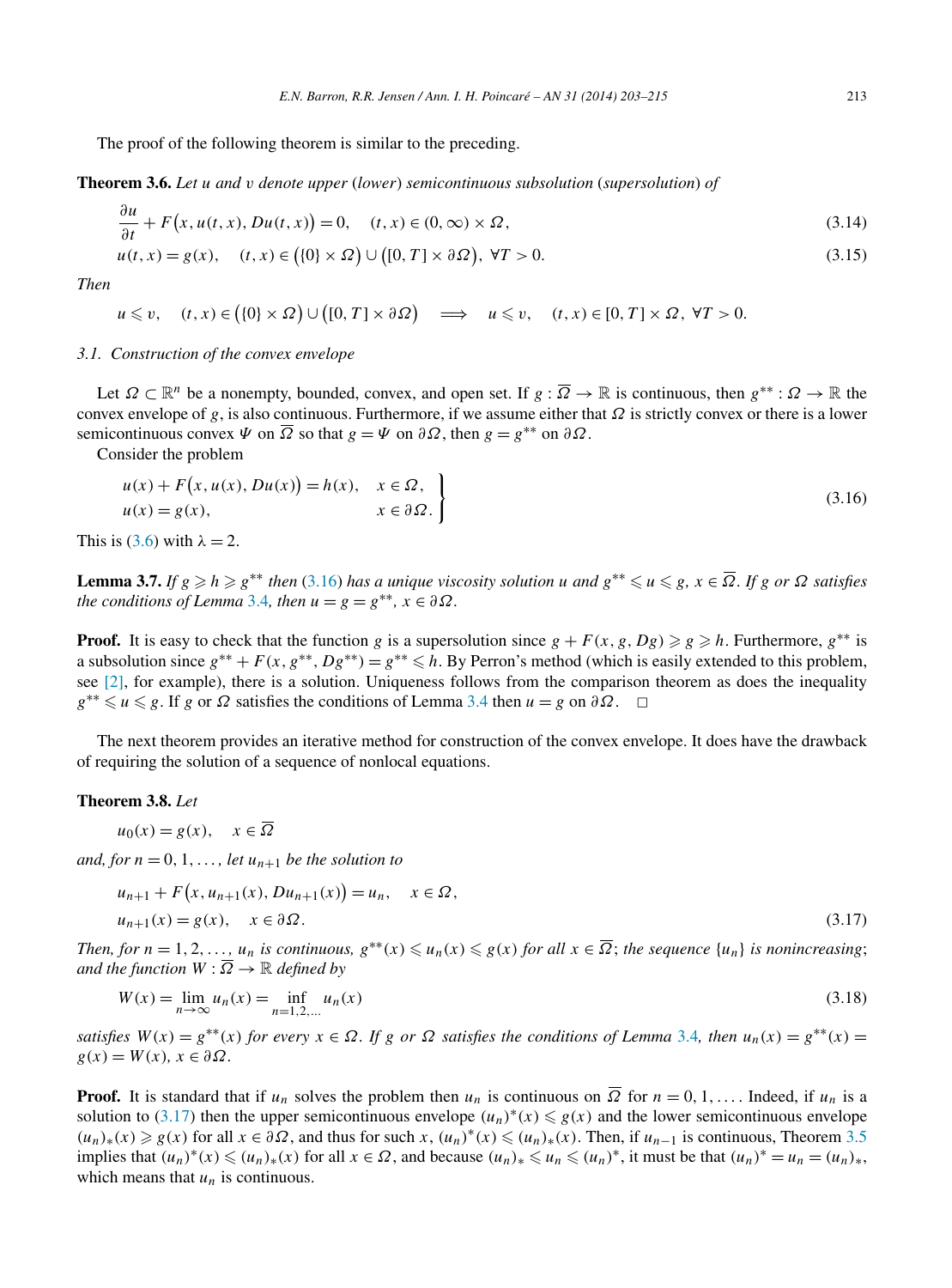**Claim 1.** *The sequence*  $g^{**} \leq u_n \leq g$ ,  $n = 0, 1, \ldots$ .

By induction note that  $g^{**} \leq u_0 = g$  and hence  $u_1$  exists by Lemma [3.7](#page-10-0) and  $g^{**} \leq u_1 \leq g$ . Now suppose  $g^{**} \leq u_1$  $u_n \leq g$ . Then by Lemma [3.7](#page-10-0)  $u_{n+1}$  exists and  $g^{**} \leq u_{n+1} \leq g$ .

**Claim 2.** *The sequence*  $u_n$  *is nonincreasing on*  $\Omega$ *.* 

Since  $F(x, u(x), p) \ge 0$  for any *u* and  $p \in \mathbb{R}^n$ , and  $u_{n+1}$  is a subsolution to [\(3.17\)](#page-10-0),

$$
u_{n+1}(x) \leq u_{n+1}(x) + F(x, u_{n+1}(x), D\varphi(x)) \leq u_n(x),
$$

for every smooth  $\varphi$  touching  $u_{n+1}$  from above. Thus  $u_{n+1}(x) \leq u_n(x)$ .

**Claim 3.**  $W(x) = \lim_{n \to \infty} u_n(x) = \inf_{n=1,2,...} u_n(x)$  *is convex.* 

The limit defining *W* exists and is finite, because the sequence *un* is nonincreasing and bounded below by *g*∗∗. The function *W* is upper semicontinuous because  $u_n$  are. To show that *W* is convex suppose it is not. Then there exists a smooth  $\varphi$  touching *W* from above at  $x \in \Omega$  so that

$$
F(x, W(x), D\varphi(x)) \geq \delta > 0.
$$

Then for some  $z \in \overline{\Omega}$   $D\varphi(x) \cdot (z - x) - (W(z) - W(x)) \ge \delta/2$ . Since  $W = \lim_{n \to \infty} u_n$ , there is a sequence  $x_n \in \Omega$ such that  $\varphi$  touches  $u_n$  from above at  $x_n$ ,  $x_n \to x$ ,  $\varphi(x_n) \to \varphi(x)$ , and  $u_n(x_n) \to W(x)$ .

For large enough *n*,  $D\varphi(x_n) \cdot (z - x_n) - (u_n(z) - u_n(x_n)) > \delta/3$ . Hence

$$
F(x_n,u_n(x_n),D\varphi(x_n))>\frac{\delta}{3}.
$$

Because  $u_n$  is a subsolution of  $(3.17)$ ,

$$
u_n(x_n) + F(x, u_n(x_n), D\varphi(x_n)) \leq u_{n-1}(x_n) \leq u_{n-1}(x_{n-1}) + \varphi(x_n) - \varphi(x_{n-1}),
$$

since  $x_{n-1} \in \arg \max(u_{n-1} - \varphi)$  gives

$$
u_{n-1}(x_{n-1}) - \varphi(x_{n-1}) \geq u_{n-1}(x_n) - \varphi(x_n).
$$

Thus *δ*

$$
\frac{\delta}{3} < F(x_n, u_n(x_n), D\varphi(x_n)) \leq u_{n-1}(x_{n-1}) - u_n(x_n) + \varphi(x_n) - \varphi(x_{n-1}).
$$

Sending  $n \to \infty$ , the right-hand side of this inequality goes to 0, because  $u_n(x_n) \to W(x)$ ,  $\varphi$  is continuous, and  $x_n \to x$ . This is a contradiction and we conclude *W* is convex.

From the preceding claims we know  $g^{**} \le W \le g$  and W is convex. However,  $g^{**}$  is the greatest convex minorant of *g* and hence  $W = g^{**}$ .  $\Box$ 

In a similar way it is easy to establish the following.

**Theorem 3.9.** *Let u(t, x) denote the unique viscosity solution of*

$$
\frac{\partial u}{\partial t} + F(x, u(t, x), Du(t, x)) = 0, \quad (t, x) \in (0, \infty) \times \Omega,
$$
  
\n
$$
u(0, x) = g(x), \quad x \in \overline{\Omega}, \quad u(t, x) = g(x), \quad (t, x) \in [0, \infty) \times \partial \Omega.
$$
\n(3.19)

*Then*  $\lim_{t\to\infty} u(t, x) = g^{**}(x)$ *.* 

Observe that the function  $w(t, x) = g(x)$  is a supersolution, and  $w(t, x) = g^{**}(x)$  is a subsolution of (3.19) and an easy extension of Perron's method implies the existence of a viscosity solution to  $(3.19)$  with  $g^{**}(x) \leq u(t, x) \leq g(x)$ ,  $x \in \Omega, t \geqslant 0.$